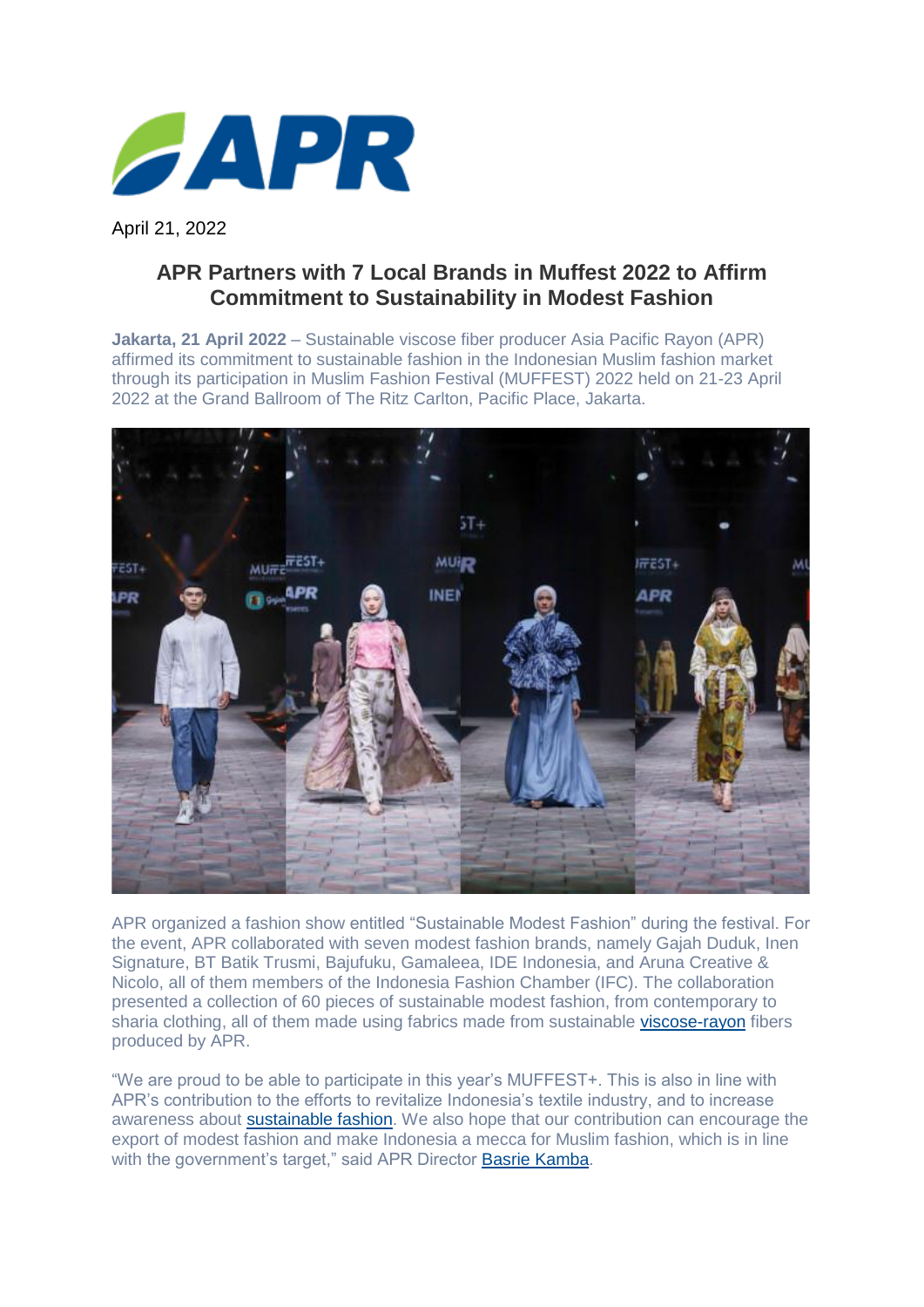

On the occasion, Aruna Creative & Nicolo presented a collection of eco-friendly viscose denim 'wastra' produced by women craftsmen in their villages. BT Batik Trusmi, a conservationist of Indonesian batik, took "NATURA" as the theme for its collection to pay tribute to the Mega Mendung motif from Cirebon, representing the wisdom of the preservation of Indonesia's Culture and Nature.

The Muslim Fashion Festival is one of IFC's flagship programs and has been held for the past seven years with the aim of making Indonesia the world's Muslim fashion hub. This year, MUFFEST comes with a different concept, with the addition of the symbol "Plus" (+), to become MUFFEST+, in accordance with the new vision to promote the Muslim lifestyle.

On this occasion, Minister of Cooperatives and SMEs Teten Masduki said MUFFEST+ is not only an event to promote the Muslim fashion industry in Indonesia, but also to connect various parties, from MSMEs, designers, academics to associations, so as to create and maintain a good ecosystem to make Indonesia a mecca for global Muslim fashion.

Currently, the consumption of Muslim clothing in Indonesia reaches US\$20 billion or equivalent to Rp286.9 trillion per year with a growth rate of 18.2%. Indonesia is the world's third best Muslim fashion developer according on The State of Global Islamic Economy Report 2020/2021. In 2019, Indonesia was ranked fifth in the world, indicating a significant progress in the country's Muslim fashion industry. "This shows that Indonesia has the potential to become the largest producer and trendsetter of halal products in the world," said Teten in his remarks at the opening of MUFFEST+.

National Chairman of the Indonesia Fashion Chamber Ali Charisma said that Indonesia's Muslim fashion industry has enjoyed a significant increase and offers a wide range of local content that other countries do not have. This is particuarly notable in terms of [sustainability](https://www.aprayon.com/en/sustainability/) trend, which is becoming a new movement in the fashion world to create clothing products that are more environmentally friendly and sustainable.